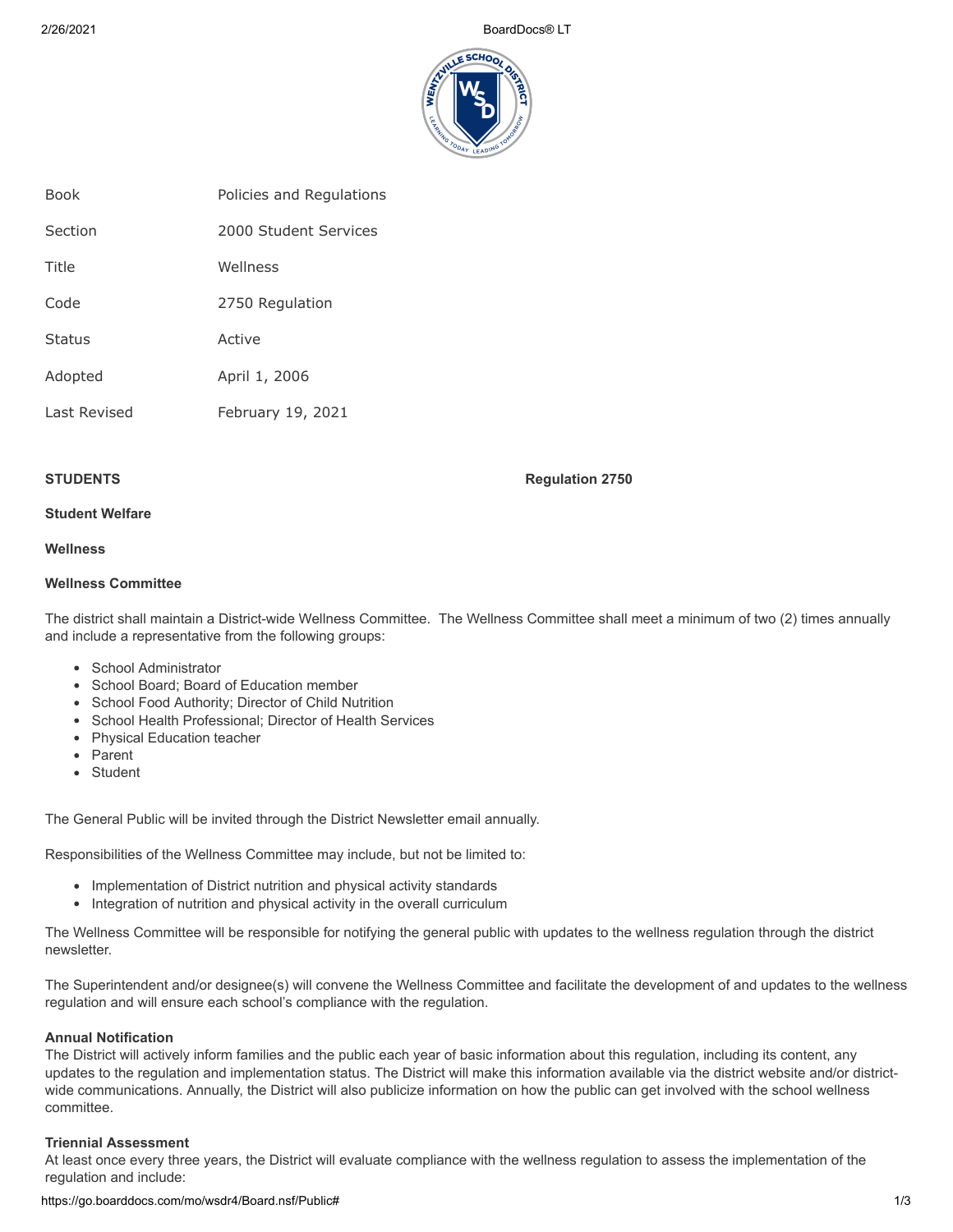#### 2/26/2021 BoardDocs® LT

- The extent to which schools under the jurisdiction of the District are in compliance with the wellness regulation;
- A description of the progress made in attaining the goals of the District's wellness regulation;
- A description of how well the local school wellness regulation compares to model wellness policies; and
- The position/person responsible for managing the triennial assessment and contact information with this wellness regulation.

The Committee, in collaboration with the individual schools, will monitor the school's compliance with this wellness regulation. The District will notify households/families of the availability of the triennial progress report.

#### **Staff Qualifications and Professional Development**

The Director of Child Nutrition, managers, and staff will meet hiring and annual continuing education training requirements in the USDA Professional Standards for Child Nutrition Professionals. These school nutrition personnel will refer to USDA's Professional Standards for School Nutrition Standards website to search for training that meets their learning needs.

#### **District Nutrition Standards During the Instructional School Day**

The District strongly encourages the sale or distribution of nutrient-dense foods. Nutrient-dense foods are those foods that provide students with calories rich in the nutrient content needed to be healthy. In an effort to support the consumption of nutrient-dense foods in the school setting, the District has adopted the following nutrition standards governing the sale of food, beverages, candy and snacks on school grounds during the instructional school day.

#### **Food Service Provider**

- The Federal Healthy Hunger-Free Kids Act (HHFKA) will be followed for all school meals (breakfast and lunch) and ala carte items.
- Food will be offered in portion sizes that are age-appropriate for elementary, middle and high school students and that meet the USDA Requirements for Federal School Meals Programs.
- Snack items sold by the food service provider must meet the guidelines for HHFKA.
- A pin system shall be used by all students to protect the identity of students who receive free or reduced-price meals.
- Parents are able to access and view a list of food items their student has purchased through the Parent Portal.
- Free drinking water is available for self-service in the cafeteria.

#### **Competitive Foods and Beverages**

The District is committed to providing foods and beverages to students on the school campus during the school day to support healthy eating. The foods and beverages sold and served outside of the school meal programs (e.g., "competitive" foods and beverages) will meet the USDA Smart Snacks in School nutrition standards, at a minimum. Smart Snacks aim to improve student health and well-being, increase consumption of healthful foods during the school day and create an environment that reinforces the development of healthy eating habits. A summary of the standards and information, as well as a Guide to Smart Snacks in Schools, can be found on the United States Department of Agriculture website.

To support healthy food choices and improve student health and well-being, all foods and beverages outside the reimbursable school meal programs that are sold to students on the school campus during the school day will meet the USDA Smart Snacks nutrition standards. These standards will apply in all locations and through all services where foods and beverages are sold, which may include, but are not limited to, à la carte options in cafeterias, vending machines, school stores and snack or food carts.

#### **Food and Beverage Marketing in Schools**

The District is committed to providing a school environment that provides opportunities for all students to practice healthy eating and physical activity behaviors throughout the school day. The District strives to teach students how to make informed choices about nutrition, health, and physical activity.

#### **Fundraising Activities**

Each Wentzville School District School will be limited to five (5) food-related Fundraising Days per instructional school year. Items sold on these days are not required to meet the "SMART SNACKS" guidelines.

#### **Food Items Sold Before or After the Instructional School Day**

- Per HHFKA the instructional school-day starts at midnight and extends until 30 minutes after the last bell.
- Items sold 30 minutes after the last bell do not need to meet "SMART SNACKS" guidelines. This includes concessions and other food sales.

#### **Celebrations and Food Sharing**

- The District encourages non-food items to be used for birthday and/or classroom celebrations.
- If food and/or beverage items are utilized, parents are encouraged to purchase all food from the WSD Child Nutrition Department.
- If food and/or beverage items are utilized for celebrations and not purchased from the WSD Child Nutrition Department, items must be store-bought and brought to school in their original packaging. For food safety reasons and due to possible allergic reactions, homemade food items are not allowed for distribution.
- School staff will promote a "no sharing/no trading" environment in all areas of a school setting to prevent students from trading food and/or beverages.